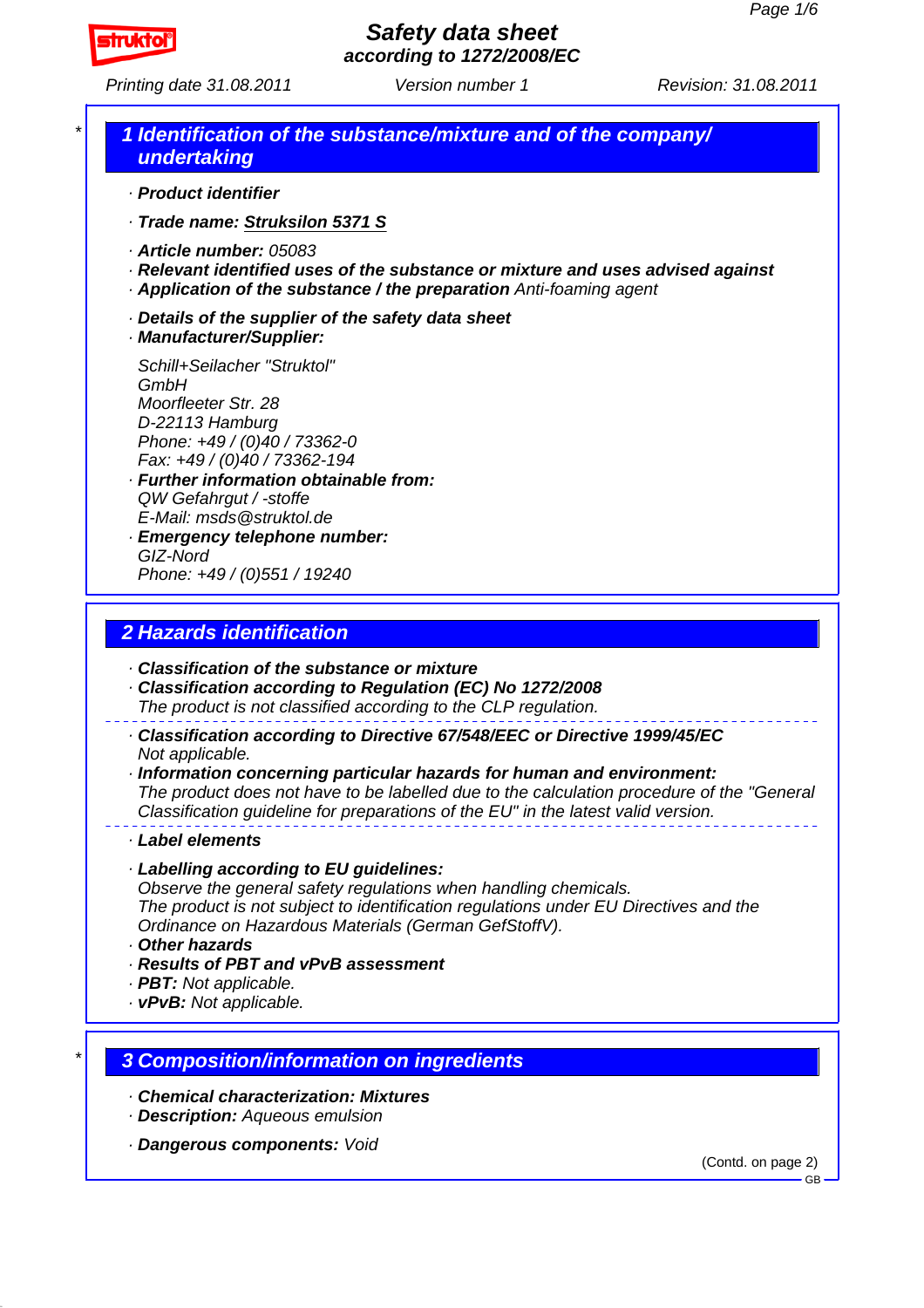*Printing date 31.08.2011 Revision: 31.08.2011 Version number 1*

*Trade name: Struksilon 5371 S*

(Contd. of page 1)

*· Additional information: For the wording of the listed risk phrases refer to section 16.*

### *4 First aid measures*

*· Description of first aid measures*

- *· General information: No special measures required.*
- *· After inhalation: Supply fresh air; consult doctor in case of complaints.*
- *· After skin contact: Wash off with water and soap.*

*If skin irritation continues, consult a doctor.*

- *· After eye contact: Rinse opened eye for several minutes under running water. If symptoms persist, consult a doctor.*
- *· After swallowing: If symptoms persist consult doctor.*
- *· Information for doctor:*
- *· Most important symptoms and effects, both acute and delayed No further relevant information available.*
- *· Indication of any immediate medical attention and special treatment needed No further relevant information available.*

## *5 Firefighting measures*

- *· Extinguishing media*
- *· Suitable extinguishing agents: Use fire extinguishing methods suitable to surrounding conditions.*
- *· For safety reasons unsuitable extinguishing agents: Water with full jet*
- *· Special hazards arising from the substance or mixture In case of fire, the following can be released: Carbon monoxide and carbon dioxide*
- *· Advice for firefighters*

*· Protective equipment: Do not inhale explosion gases or combustion gases.*

### *6 Accidental release measures*

- *· Personal precautions, protective equipment and emergency procedures Not required.*
- *· Environmental precautions: Dilute with plenty of water. Do not allow to enter sewers/ surface or ground water. Do not allow to penetrate the ground/soil.*
- *· Methods and material for containment and cleaning up: Absorb with liquid-binding material (sand, diatomite, acid binders, universal binders, sawdust). Dispose of the material collected according to regulations.*
- *· Reference to other sections No dangerous substances are released.*

(Contd. on page 3)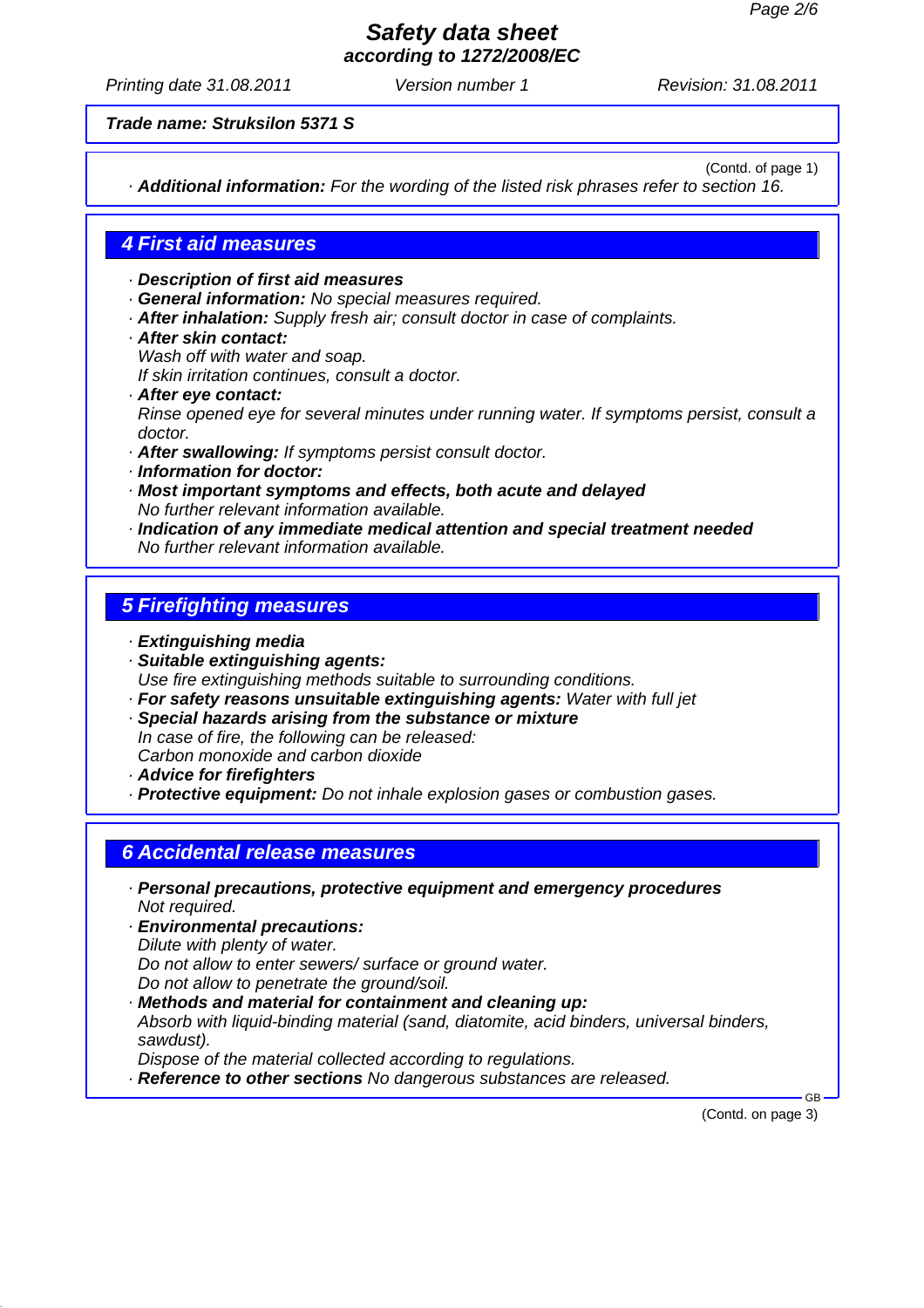*Printing date 31.08.2011 Revision: 31.08.2011 Version number 1*

#### *Trade name: Struksilon 5371 S*

(Contd. of page 2)

### *7 Handling and storage*

- *· Handling:*
- *· Precautions for safe handling*

*The usual precautionary measures are to be adhered to when handling chemicals. Particular danger of slipping on leaked/spilled product.*

- *· Information about fire and explosion protection: No special measures required.*
- *· Conditions for safe storage, including any incompatibilities*
- *· Storage:*
- *· Requirements to be met by storerooms and receptacles: No special requirements.*
- *· Information about storage in one common storage facility: Not required.*
- *· Further information about storage conditions: Store in a cool place.*
	- *Protect from frost, do not store below +6 °C!*
- *· Specific end use(s) No further relevant information available.*

# *8 Exposure controls/personal protection*

- *· Additional information about design of technical facilities: No further data; see item 7.*
- *· Control parameters*
- *· Ingredients with limit values that require monitoring at the workplace:*

*The product does not contain any relevant quantities of materials with critical values that have to be monitored at the workplace.*

*· Additional information: The lists valid during the making were used as basis.*

#### *· Exposure controls*

- *· Personal protective equipment:*
- *· General protective and hygienic measures:*
- *The usual precautionary measures are to be adhered to when handling chemicals.*
- *· Respiratory protection: Not necessary if room is well-ventilated.*

#### *· Protection of hands:*

*Protective gloves or protective skin cream.*

*The glove material has to be impermeable and resistant to the product/ the substance/ the preparation.*

*Selection of the glove material on consideration of the penetration times, rates of diffusion and the degradation.*

#### *· Material of gloves*

*The selection of the suitable gloves does not only depend on the material, but also on further marks of quality and varies from manufacturer to manufacturer. As the product is a preparation of several substances, the resistance of the glove material can not be calculated in advance and has therefore to be checked prior to the application.*

#### *· Penetration time of glove material*

*The exact break trough time has to be found out by the manufacturer of the protective gloves and has to be observed.*

- *· Eye protection: Goggles recommended during refilling*
- *· Body protection: Protective work clothing*

(Contd. on page 4)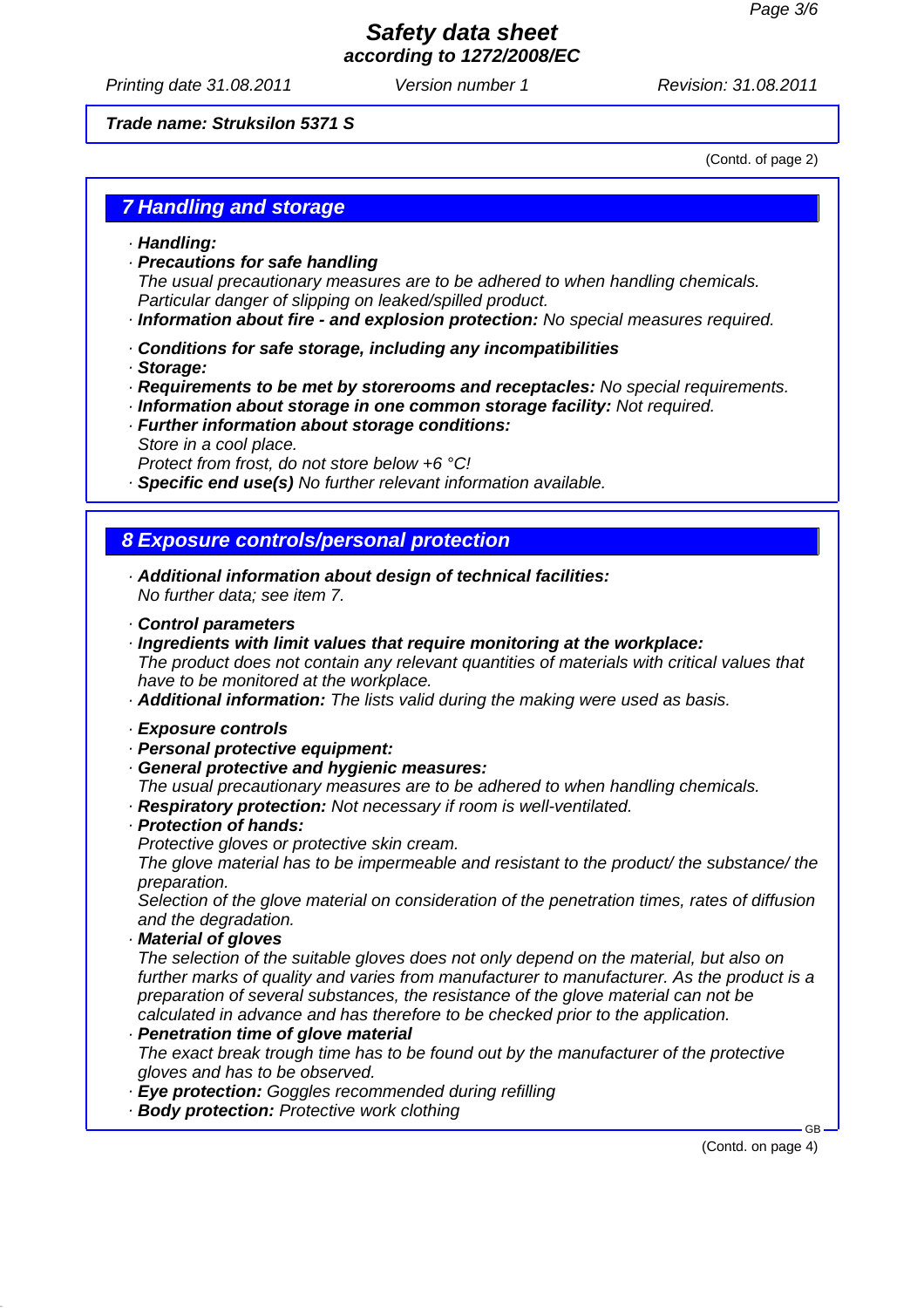*Printing date 31.08.2011 Revision: 31.08.2011 Version number 1*

#### *Trade name: Struksilon 5371 S*

(Contd. of page 3)

| 9 Physical and chemical properties                                                                     |                                                               |  |
|--------------------------------------------------------------------------------------------------------|---------------------------------------------------------------|--|
| Information on basic physical and chemical properties<br><b>General Information</b>                    |                                                               |  |
| · Appearance:                                                                                          |                                                               |  |
| Form:                                                                                                  | Fluid                                                         |  |
| Colour:                                                                                                | Whitish                                                       |  |
| · Odour:                                                                                               | <b>Odourless</b>                                              |  |
| ⋅ pH-value at 20°C:                                                                                    | 6                                                             |  |
| Change in condition<br><b>Melting point/Melting range: -</b><br>Boiling point/Boiling range: ca. 100°C |                                                               |  |
| · Flash point:                                                                                         | Not applicable.                                               |  |
| · Self-igniting:                                                                                       | Product is not selfigniting.                                  |  |
| · Danger of explosion:                                                                                 | Product does not present an explosion hazard.                 |  |
| ⋅ Density at 20°C:                                                                                     | ca. 1 g/cm <sup>3</sup> (DIN 53479)                           |  |
| Solubility in / Miscibility with<br>water:<br>Other information                                        | Fully miscible.<br>No further relevant information available. |  |

# *10 Stability and reactivity*

#### *· Reactivity*

- *· Chemical stability*
- *· Thermal decomposition / conditions to be avoided:*
- *No decomposition if used according to specifications.*
- *· Possibility of hazardous reactions No dangerous reactions known.*
- *· Conditions to avoid No further relevant information available.*
- *· Incompatible materials: No further relevant information available.*
- *· Hazardous decomposition products: No dangerous decomposition products known.*

### *11 Toxicological information*

- *· Information on toxicological effects*
- *· Acute toxicity:*
- *· Primary irritant effect:*
- *· on the skin: No irritating effect.*
- *· on the eye: No irritating effect.*
- *· Sensitization: No sensitizing effects known.*
- *· Additional toxicological information:*

*The product is not subject to classification according to the calculation method of the General EU Classification Guidelines for Preparations as issued in the latest version. When used and handled according to specifications, the product does not have any harmful effects to our experience and the information provided to us.*

(Contd. on page 5)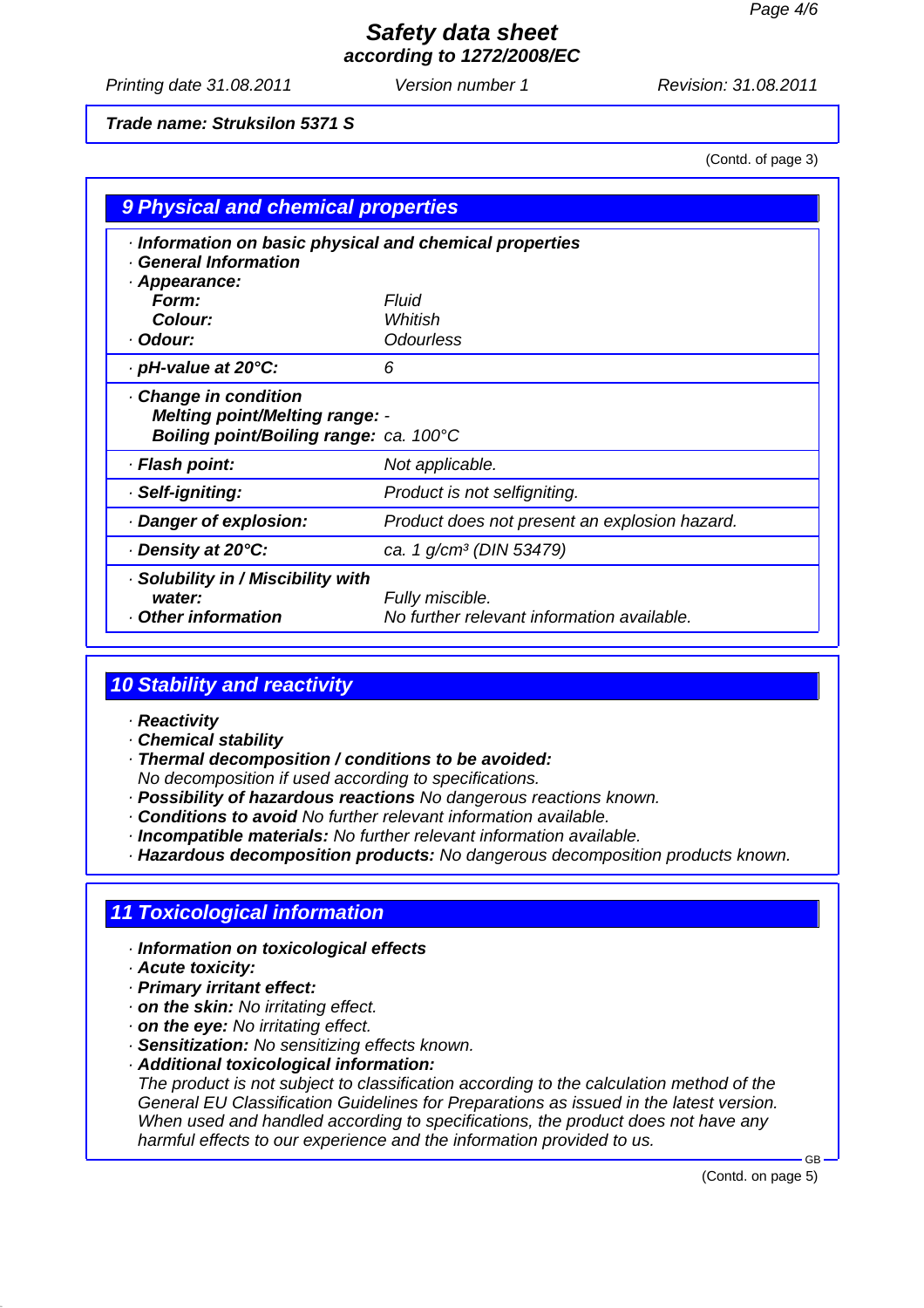*Printing date 31.08.2011 Revision: 31.08.2011 Version number 1*

#### *Trade name: Struksilon 5371 S*

(Contd. of page 4)

# *12 Ecological information*

- *· Toxicity*
- *· Acquatic toxicity: No further relevant information available.*
- *· Persistence and degradability No further relevant information available.*
- *· Behaviour in environmental systems:*
- *· Bioaccumulative potential No further relevant information available.*
- *· Mobility in soil No further relevant information available.*
- *· Additional ecological information:*
- *· General notes:*
- *Do not allow product to reach ground water, water course or sewage system.*
- *· Results of PBT and vPvB assessment*
- *· PBT: Not applicable.*
- *· vPvB: Not applicable.*
- *· Other adverse effects No further relevant information available.*

#### *\* 13 Disposal considerations*

*· Waste treatment methods*

*· Recommendation*

*Must not be disposed together with household garbage. Do not allow product to reach sewage system.*

*Disposal must be made according to official regulations.*

*· Uncleaned packaging:*

- *· Recommendation: Disposal must be made according to official regulations.*
- *· Recommended cleansing agents: Water, if necessary together with cleansing agents.*

| · UN-Number                             |                                                         |
|-----------------------------------------|---------------------------------------------------------|
| · ADR, ADN, IMDG, IATA                  | Void                                                    |
| UN proper shipping name                 |                                                         |
| · ADR, ADN, IMDG, IATA                  | Void                                                    |
| · Transport hazard class(es)            |                                                         |
| · ADR, ADN, IMDG, IATA                  |                                                         |
| · Class                                 | Void                                                    |
| · Packing group                         |                                                         |
| · ADR, IMDG, IATA                       | Void                                                    |
| · Special precautions for user          | Not applicable.                                         |
| Transport in bulk according to Annex II |                                                         |
| of MARPOL73/78 and the IBC Code         | Not applicable.                                         |
| · Transport/Additional information:     | Not dangerous according to the above<br>specifications. |

(Contd. on page 6)